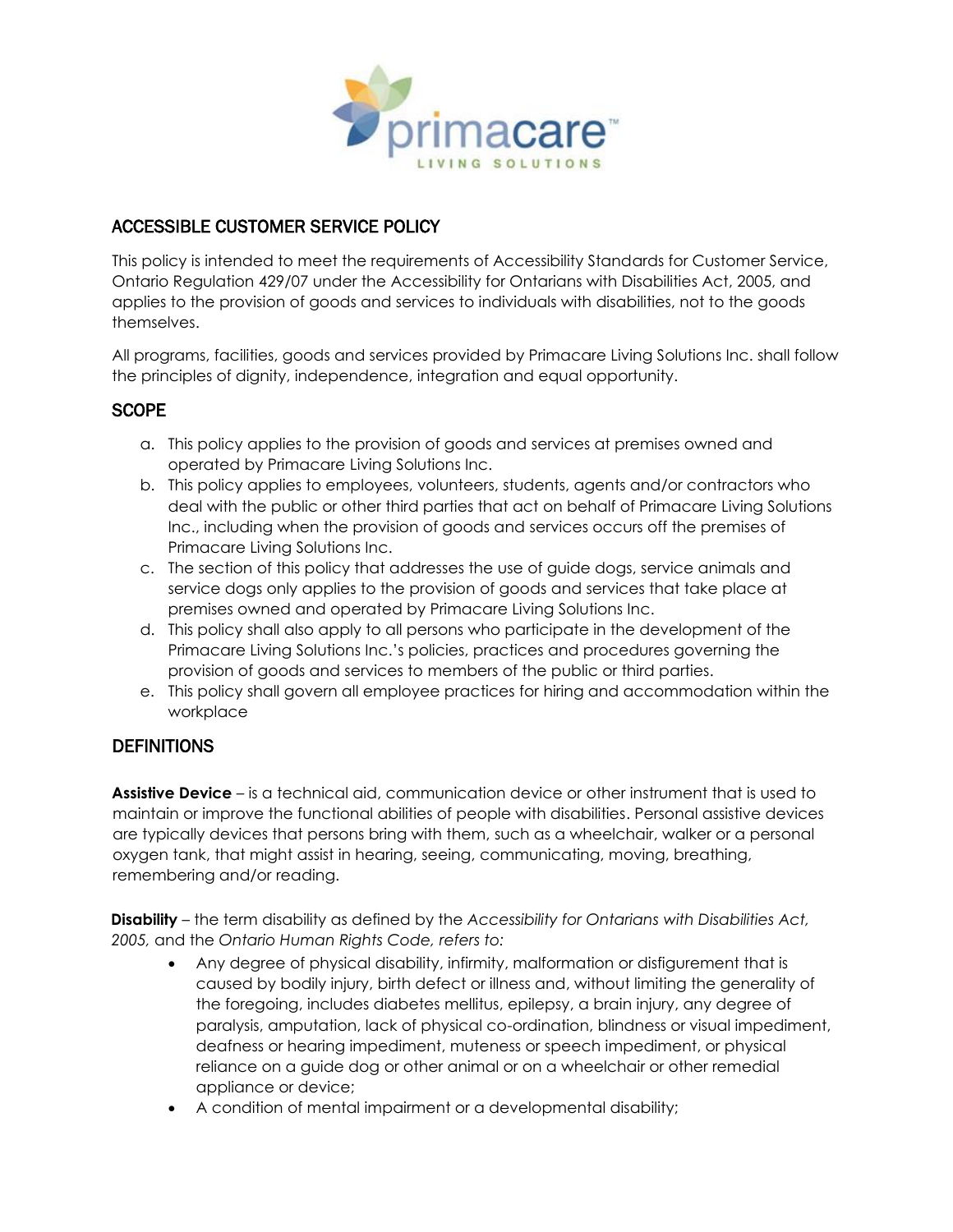

- A learning disability, or dysfunction in one or more of the processes involved in understanding or using symbols or spoken language;
- A mental disorder; or
- An injury or disability for which benefits were claimed or received under the insurance plan established under the Workplace Safety and Insurance Act, 1997.

**Guide Dog** – is a highly-trained working dog that has been trained at one of the facilities listed in Ontario Regulation 58 under the *Blind Persons' Rights Act,* to provide mobility, safety and increased independence for people who are blind.

**Service Animal** – as reflected in *Ontario Regulation 429/07*, an animal is a service animal for a person with a disability if:

- It is readily apparent that the animal is used by the person for reasons relating to his or her disability; or
- If the person provides a letter from a physician or nurse confirming that the person requires the animal for reasons relating to the disability.

**Service Dog** – as reflected in *Health Protection and Promotion Act, Ontario Regulation 562,* a dog other than a guide dog for the blind is a service dog if:

- It is readily apparent to an average person that the dog functions as a service dog for a person with a medical disability;
- Or the person who requires the dog can provide on request a letter from a physician or nurse confirming that the person requires a service dog.

**Support Person** – as reflected in *Ontario Regulation 429/07*, a support person means, in relation to a person with a disability, another person who accompanies him or her in order to help with communication, mobility, personal care, medical needs or access to goods and services.

# GENERAL PRINCIPLES

In accordance with the *Accessibility Standards for Person Service, Ontario Regulation 429/07,* this policy addresses the following:

- i. The Provision of Goods and Services to Persons with Disabilities
- ii. The Use of Assistive Devices
- iii. The Use of Guide Dogs, Service Animals and Service Dogs
- iv. The Use of Support Persons
- v. Notice of Service Disruptions
- vi. Feedback Process
- vii. Training
- viii.Notice of Availability and Format of Required Documents
- ix. Employment, Hiring and Recruitment
- x. Team Member Practices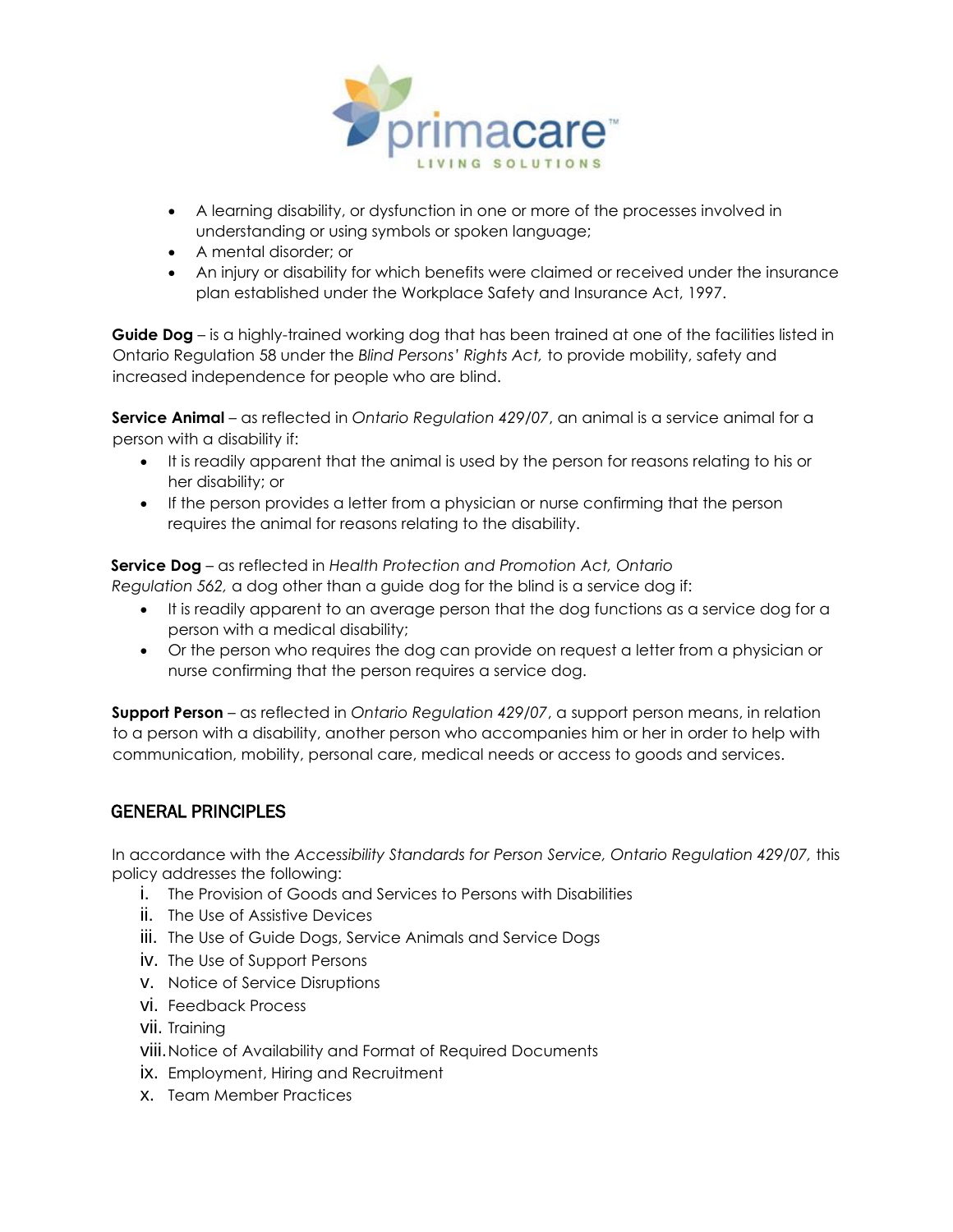

xi. Organizational Practices

### **1. The Provision of Goods and Services to Persons with Disabilities**

Primacare Living Solutions Inc. will make every reasonable effort to ensure that its policies, practices and procedures are consistent with the principles of dignity, independence, integration and equal opportunity by:

- Ensuring that all persons receive the same value and quality;
- Allowing persons with disabilities to do things in their own ways, at their own pace when accessing goods and services as long as this does not present a safety risk;
- Using alternative methods, when possible, to ensure that persons with disabilities have access to the same services, in the same place and in a similar manner;
- Considering individual needs when providing goods and services; and
- Communicating in a manner that considers the person's disability.

### **2**. **Assistive Devices/Person's Own Assistive Device(s)**

Persons with disabilities may use their own personal assistive devices or technologies in an unrestricted manner in all areas of the residence, office, or building to which residents, family members, vendors, persons, volunteers, students, independent operators, contractors, subcontractors, or team members have access, except when subject to operator or resident safety and/or business integrity.

In cases where the assistive device presents a safety concern or where accessibility might be an issue, other reasonable measures will be used to ensure the access of goods and services. For example, open flames and oxygen tanks cannot be near one another. Therefore, the accommodation of a person with an oxygen tank may involve ensuring the person is in a location that would be considered safe for both the person and business. Or, where elevators are not present and where an individual requires assistive devices for the purposes of mobility, service will be provided in a location that meets the needs of the person.

#### **3. Guide Dogs, Service Animals and Service Dogs**

A person with a disability that is accompanied by guide dog, service animal or service dog will be allowed access to premises that are open to the public unless otherwise excluded by law. "No pet" policies do not apply to guide dogs, service animals and/or service dogs.

#### Food Service Areas:

A person with a disability that is accompanied by guide dog or service dog will be allowed access to food service areas that are open to the public unless otherwise excluded by law. Other types of service animals are not permitted into food service areas due to the *Health Protection and Promotion Act, Ontario Regulation 562 Section 60*.

#### Exclusion Guidelines:

If a guide dog, service animal or service dog is excluded by law (see applicable laws below) Primacare Living Solutions Inc. will offer alternative methods to enable the person with a disability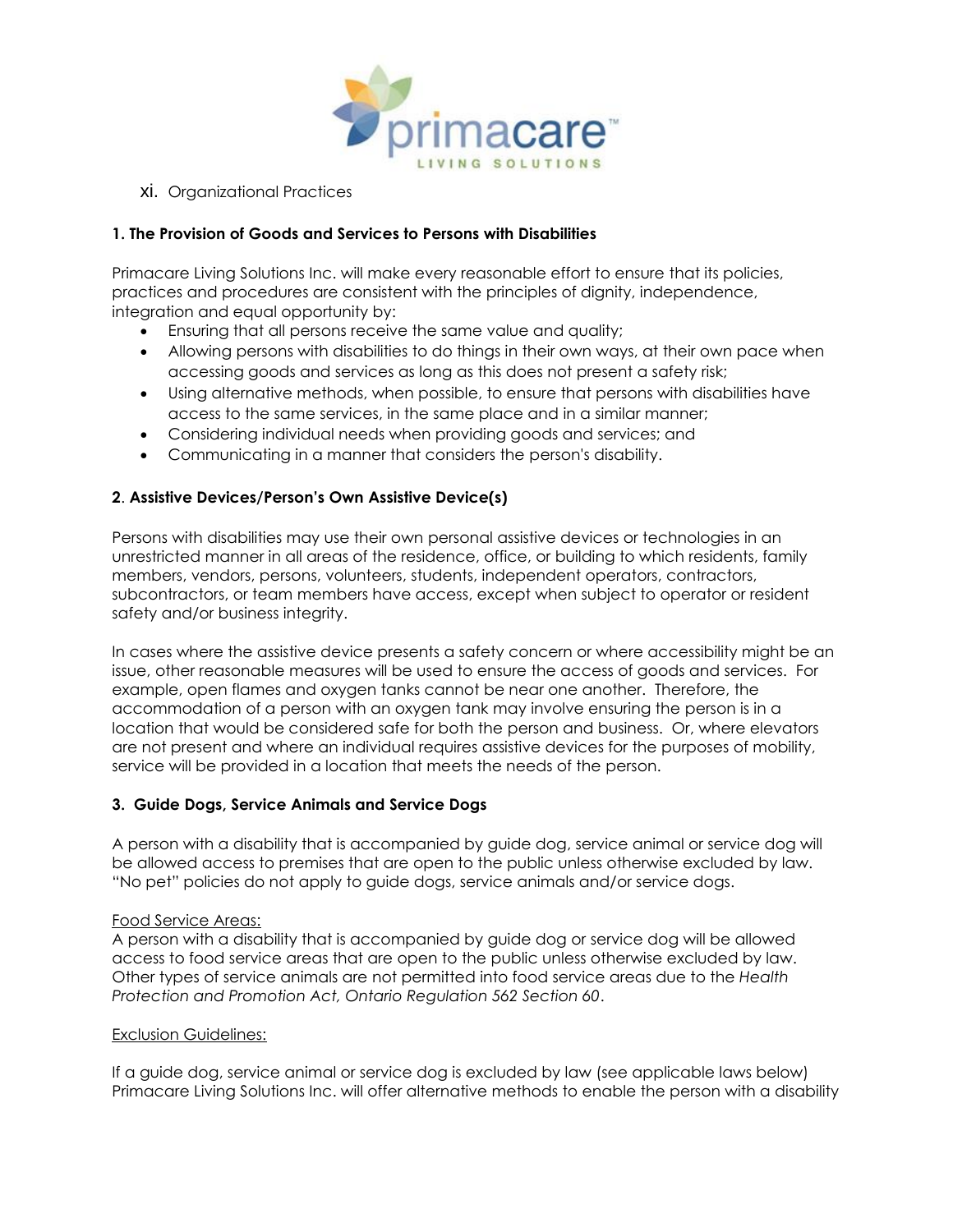

to access goods and services, when possible (for example, securing the animal in a safe location and offering the guidance of an employee).

*Dog Owners' Liability Act, Ontario*: If there is a conflict between a provision of this Act or of a regulation under this or any other Act relating to banned breeds (such as pit bulls) and a provision of a by-law passed by a municipality relating to these breeds, the provision that is more restrictive in relation to controls or bans on these breeds prevails.

#### Recognizing a Guide Dog, Service Dog and/or Service Animal:

If it is not readily apparent that the animal is being used by the person for reasons relating to his or her disability, Primacare Living Solutions Inc. may request verification from the person. Verification may include:

- A letter from a physician or nurse confirming that the person requires the animal for reasons related to the disability;
- A valid identification card signed by the Attorney General of Canada; or,
- A certificate of training from a recognized guide dog or service animal training school.

#### Care and Control of the Animal:

The person that is accompanied by a guide dog, service dog and/or service animal is responsible for maintaining care and control of the animal at all time.

#### Allergies:

If a health and safety concern presents itself for example in the form of a severe allergy to the animal, Primacare Living Solutions Inc. will make all reasonable efforts to meet the needs of all individuals.

#### **4. Support Persons**

If a person with a disability is accompanied by a support person, Primacare Living Solutions Inc. will ensure that both persons are allowed to enter the premises together and that the person is not prevented from having access to the support person.

There may be times where seating and availability prevent the person and support person from sitting beside each other. In these situations, Primacare Living Solutions Inc. will make every reasonable attempt to resolve the issue.

In situations where confidential information might be discussed, consent will be obtained from the person, prior to any conversation where confidential information might be discussed.

#### **5. Notice of Disruptions in Service**

Service disruptions may occur due to reasons that may or may not be within the control or knowledge of Primacare Living Solutions Inc. In the event of any temporary disruptions to facilities or services that persons with disabilities rely on to access or use Primacare Living Solutions Inc.'s goods or services, reasonable efforts will be made to provide advance notice. In some circumstances such as in the situation of unplanned temporary disruptions, advance notice may not be possible.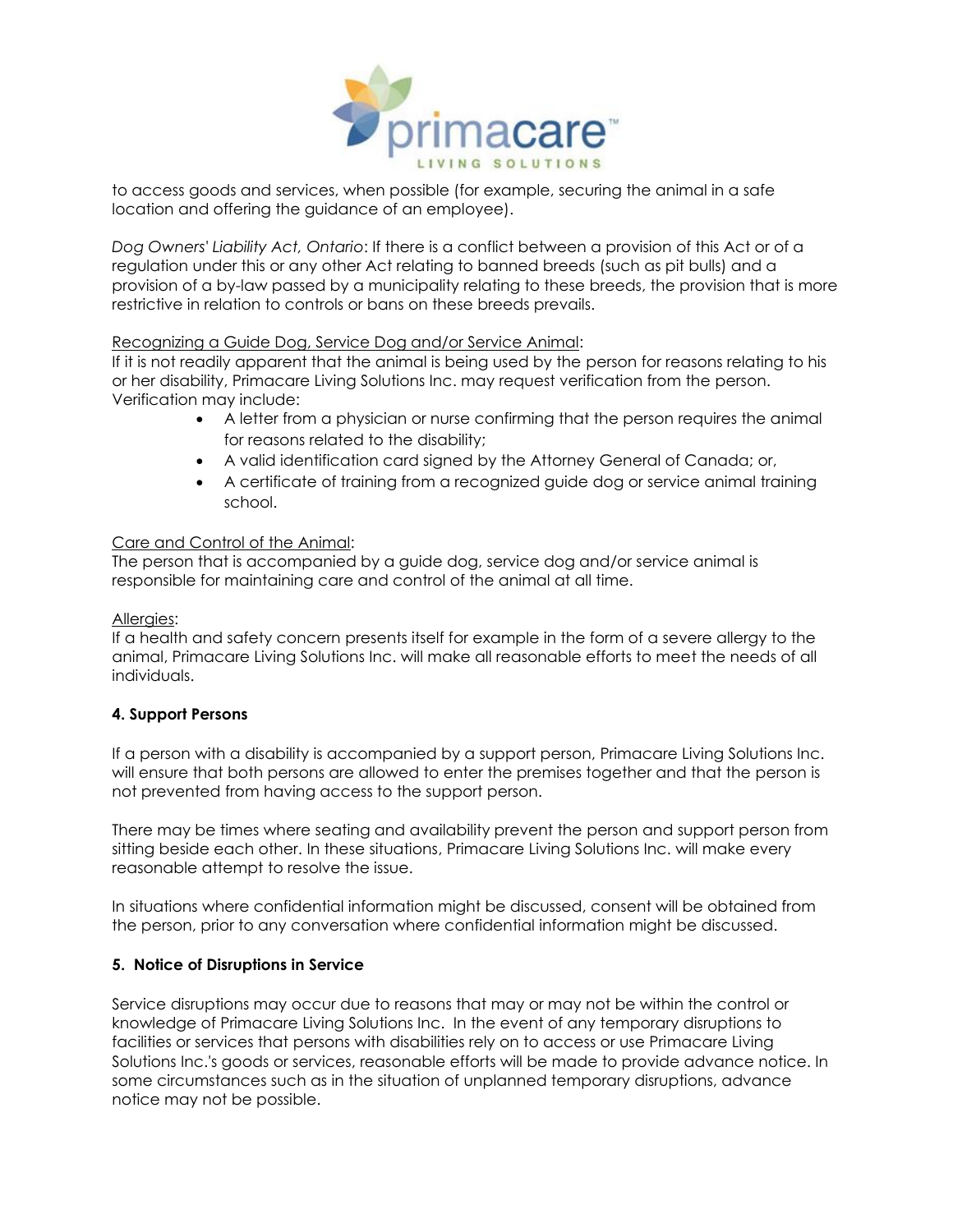

#### Notifications will include:

In the event that a notification needs to be posted, the following information will be included unless it is not readily available or known:

- Goods or services that are disrupted or unavailable
- Reason for the disruption
- Anticipated duration
- A description of alternative services or options

#### Notifications Options:

When disruptions occur, Primacare Living Solutions Inc. will provide notice by:

- Posting notices in conspicuous places including at the point of disruption, at the main entrance and the nearest accessible entrance to the service disruption and/or on the Primacare Living Solutions Inc. website;
- Contacting persons as they approach or enter the home.
- Verbally notifying persons when/if they call the home; or
- By any other method that may be reasonable under the circumstances.

#### **6**. **Feedback Process**

Primacare Living Solutions Inc. shall provide persons with disabilities with the opportunity to provide feedback on the service provided to individuals with disabilities. Information about the feedback process will be readily available to all and notice of the process will be made available in public areas of each Home. Feedback forms along with alternate methods of providing feedback such as verbally, in person or by telephone, in electronic text, on a diskette or written (hand written, delivered, website or email), will be available upon request. Submitting Feedback:

Feedback can be submitted to:

**Tracy Richardson- Vice President** 416-243-9019 ext. 441 [Trichardson@primacareliving.com](mailto:Trichardson@primacareliving.com)

**Primacare Living Solutions Inc.**  200 Ronson Drive, Suite 305 Toronto, ON M9W 5Z9 *www.primacareliving.com* 

Visitors who wish to provide feedback by completing an onsite person feedback form or verbally can do so to any Primacare Living Solutions Inc. employee.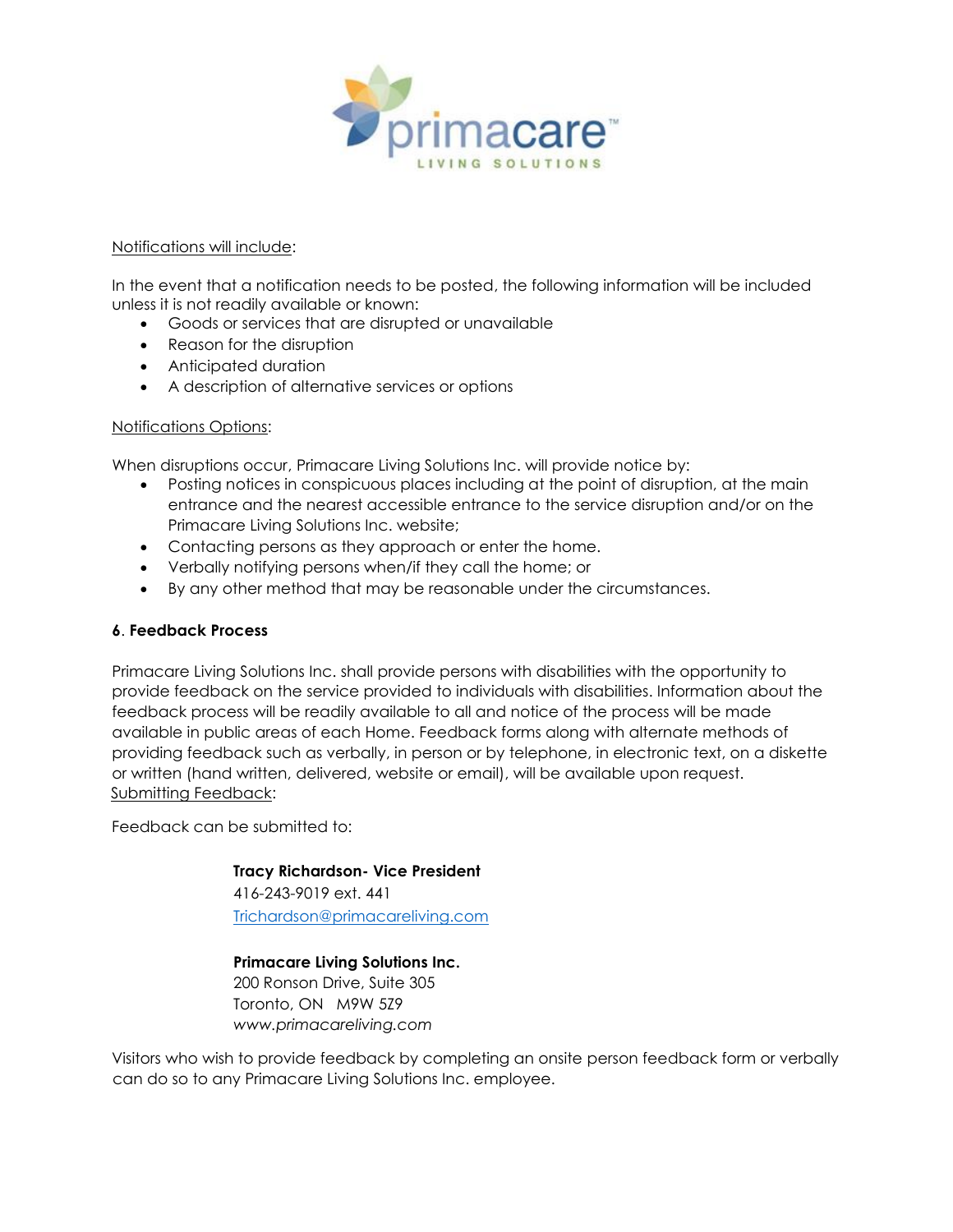

Persons that provide formal feedback will receive acknowledgement of their feedback, along with any resulting actions based on concerns or complaints that were submitted.

## **7. Training**

Training will be provided to:

- a. All employees, volunteers, students, independent operators, contractors, or subcontractors who deal with the public or other third parties that act on behalf of Primacare Living Solutions Inc;
- b. Those who are involved in the development and approval of person service policies, practices and procedures.

### Training Provisions:

As reflected in *Ontario Regulation 429/07,* regardless of the format, training will cover the following:

- A review of the purpose of the *Accessibility for Ontarians with Disabilities Act, 2005*.
- A review of the requirements of the *Accessibility Standards for Person Service, Ontario Regulation 429/07* and Ontario Human Rights Code.
- Instructions on how to interact and communicate with people with various types of disabilities.
- Instructions on how to interact with people with disabilities who:
	- o Use assistive devices;
	- o Require the assistance of a guide dog, service dog or other service animal; or
	- o Require the use of a support person (including the handling of admission fees).
- Instructions on how to use equipment or devices that are available at our premises or that we provide that may help people with disabilities.
- Instructions on what to do if a person with a disability is having difficulty accessing your services.
- Primacare Living Solutions Inc.'s policies, procedures and practices pertaining to providing accessible person service to persons with disabilities.

## Training Schedule:

- Provide training as soon as practicable and maintain accurate training records of completion, including dates the training took pace.
- Provide education to reflect any changes to practices, policies, and/or procedures.
- Use the *Accessibility for Ontarians with Disabilities Act Contractor and Independent Operator Notification template* to issue a written letter of training notification to Independent Operators, Contractors, or Sub Contractors regarding the completion of required training.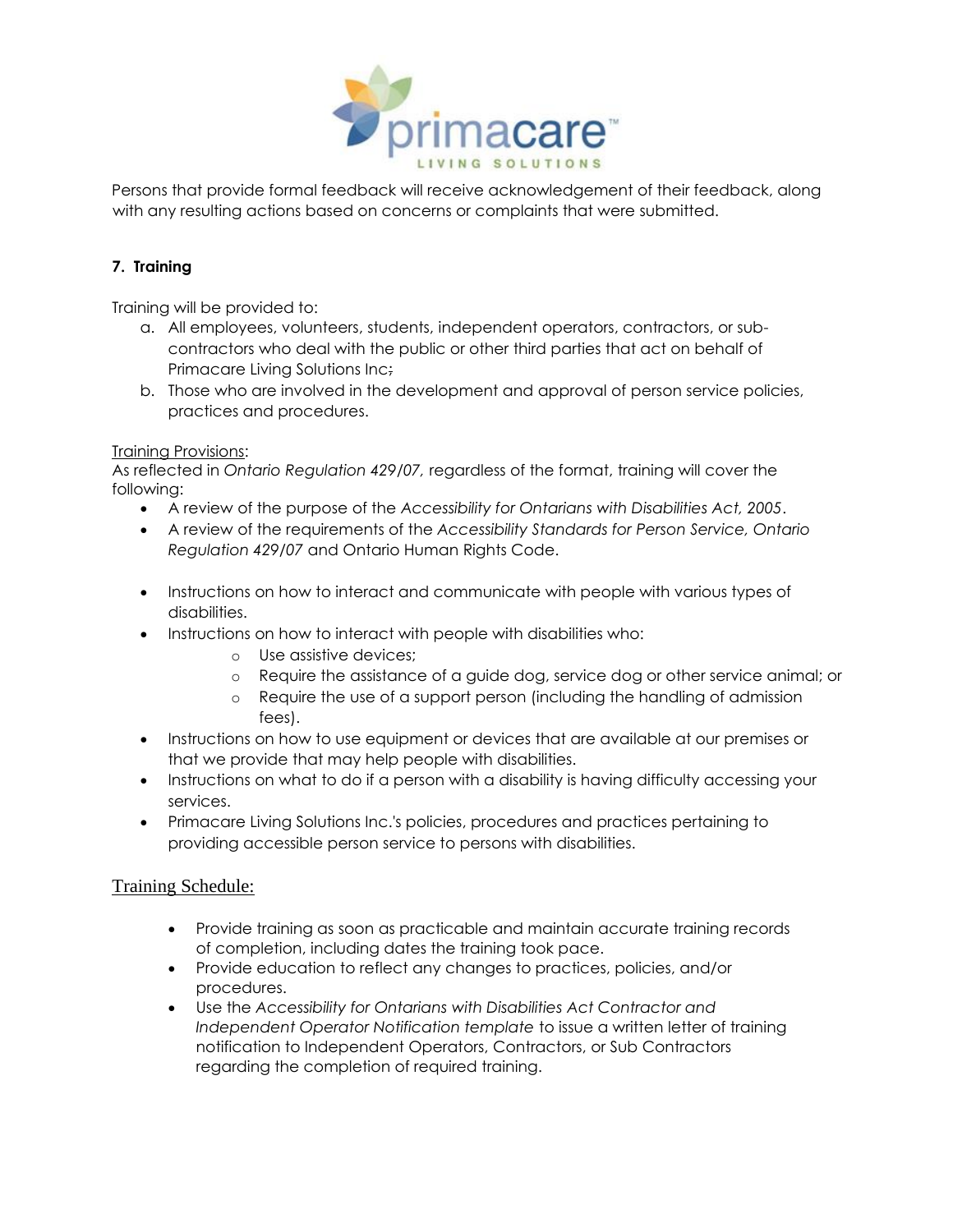

Record of Training:

Primacare Living Solutions Inc. will keep a record of training that includes the dates training was provided and the number of persons who attended the training.

## **8. Notice of Availability and Format of Documents**

Primacare Living Solutions Inc. shall notify persons that the documents related to the Accessibility Standard for Person Service are available upon request and in a format that considers the person's disability. Notification will be given by posting the information in a conspicuous place owned and operated by Primacare Living Solutions Inc., the Primacare Living Solutions Inc.'s website and/or any other reasonable method.

This will consider information that is needed in order to perform a team member's job and information that is generally available to team members in the workplace.

It will consider the person's accessibility needs at a cost that is no more than the regular cost charged to other persons. This does not apply to products and product labels, unconvertible information or communications, and information that the Organization does not control directly or indirectly through a contractual relationship. If it is determined that the information or communications are unconvertible, provide the person requesting the information or communication with:

- a. An explanation as to why the information or communication is unconvertible;
- b. A summary of the unconvertible information or communication.

Examples of accessible formats or communication supports: Giving a person or member of the public who has low vision information in a large print, or exchanging hand-written notes to communicate with a person or member of the public who is deaf.

Provide all existing public emergency procedures, plans, and public safety information upon request in an accessible format or with appropriate communication supports in a timely manner to persons with disabilities that considers their disability.

Provide individualized workplace emergency response information to team members, volunteers, students, independent operators, contractors, or subcontractors who have disabilities if aware of the need for accommodation and if the nature of the disability is such that individualized information is necessary. The Individualized Workplace Emergency Response Plan shall be utilized. With consent, share this information with anyone designated to help them in an emergency:

- When an individual moves to a different location in the Organization;
- When the individual's overall accommodations, needs, or plans are reviewed; and
- When the employer reviews its general emergency response policies.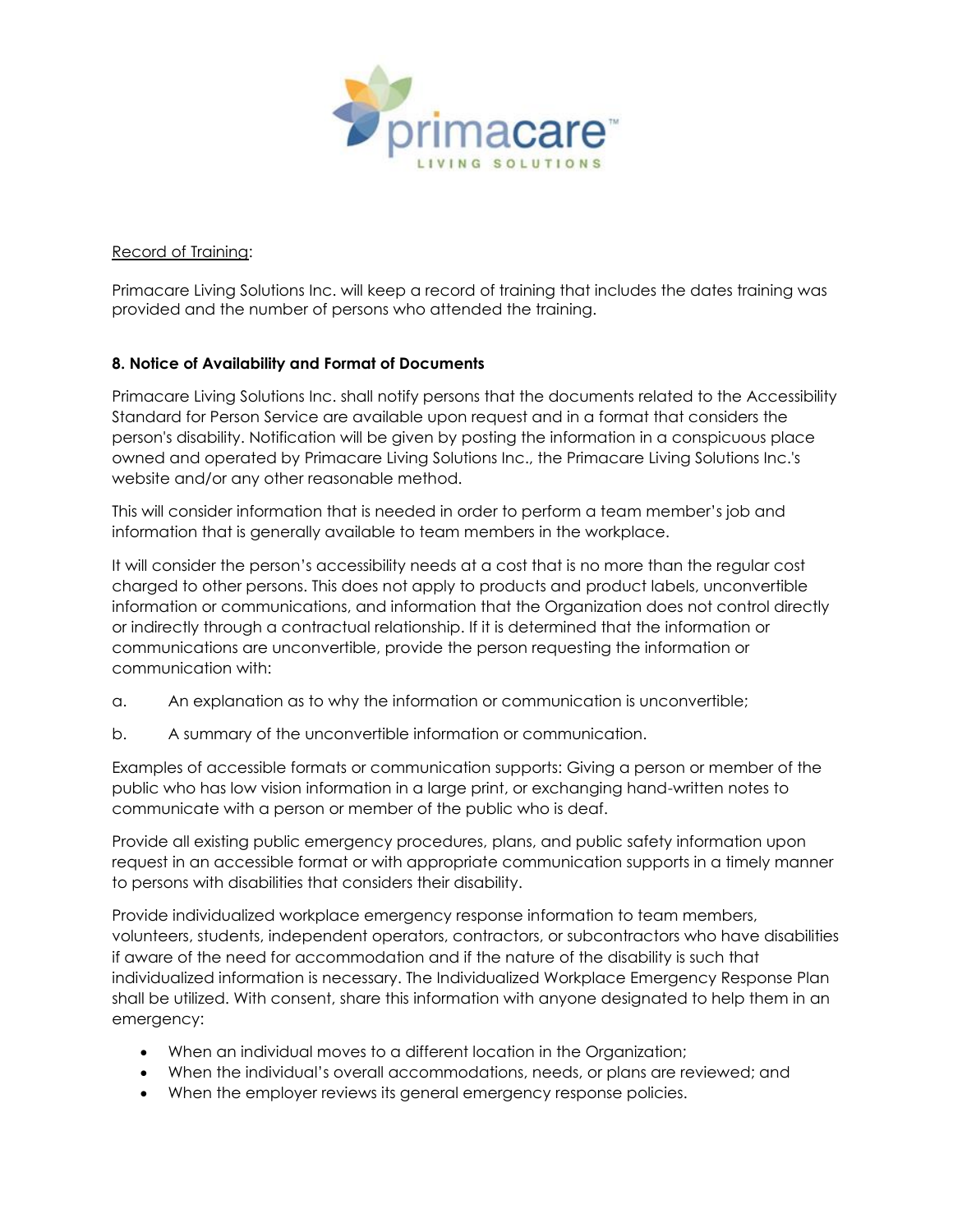

#### **9. Employment, Hiring and Recruitment**

Refer to the Recruitment and Selection Process policy, and the Accessibility Interviewing Checklist to support candidates with disabilities during the recruitment, assessment, and selection process.

Refer to the Individual Accommodation Process and Plan to establish an individual accommodation plan for team members with disabilities, where applicable.

Refer to the Early & Safe Return to Work policies and attachments to support team members returning to work after a disability-related leave of absence, using the Individual Accommodation Plan, where applicable.

Consider accessibility needs of team members with disabilities and the Individual Accommodation Plan with respect to the performance management process.

Consider accessibility needs of team members with disabilities and the Individual Accommodation Plan with respect to the attendance management process.

Consider the accessibility needs of team members with disabilities and the Individual Accommodation Plan when providing career development and advancement opportunities.

Consider the accessibility needs of team members with disabilities and the Individual Accommodation Plan due to redeployment.

Inform new team members of policies used to support team members with disabilities; this includes policies on the provisions of job accommodations that consider a team member's accessibility needs due to disability. This information will be provided to new team members in their offer of employment letter.

Provide updated changes to team members regarding existing policies on the provisions of job accommodations that consider a team member's accessibility needs due to disability.

#### **10. Team Member Practices**

### **Team members, volunteers, students, independent operators, contractors, and subcontractors will utilize any of the following principles as required:**

- 1) Identify, remove, or report barriers to access for people with disabilities.
- 2) Ask a person with a disability how to best help and communicate with them.
- 3) Respect the dignity of persons with disabilities.
- 4) Speak directly to the person, not the intervener or support person accompanying the person with the disability.
	- **People with hearing loss:** Attract the person's attention before speaking; ensure you are in a well-lit area where the person can see your face and read your lips; reduce background noise or move to a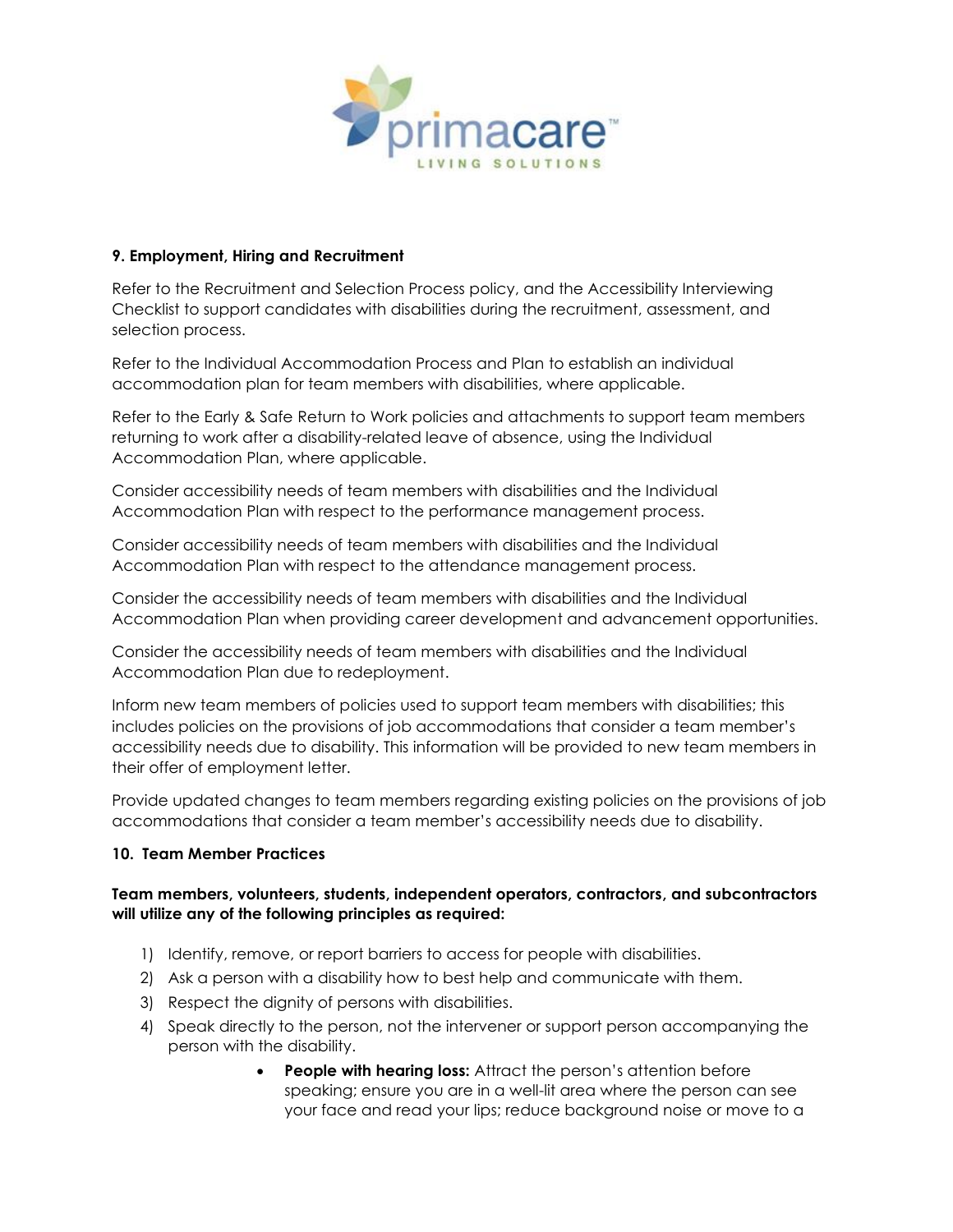

quieter area; ask if another method of communicating would be easier (i.e., using a pen and paper).

- **People with vision loss/impairment:** Do not assume the individual cannot see you; identify yourself when you approach the person; ask if they would like you to read any printed material out loud to them; offer your elbow to guide them if needed, offer to expand print material.
- **People with learning disabilities:** Provide information in a way that considers the person's disability; be patient.
- **People with speech or language impairments:** When possible, ask questions that can be answered with "yes" or "no"; do not interrupt or finish the person's sentences; be patient.
- **People with mental health disabilities:** Be calm and reassuring; ask them to tell you the best way to help.
- **People with intellectual/developmental disabilities:** Use plain language; provide one piece of information at a time.
- 5) When interacting with people using personal assistive devices, such as wheelchairs, walkers, hearing aids, canes, or speech amplification devices, do not move assistive devices or equipment out of the person's reach or handle assistive devices without permission.
- 6) Avoid touching or addressing service animals, as they are working animals who have to pay attention at all times. Team members who are unsure if the animal is a pet or service animal should ask the person.
- 7) Where people with disabilities are accompanied by a support person (i.e., personal support worker, volunteer, family member, or friend), take your lead from the person or the person requiring your services.
- 8) Notify Manager or designate about all accessibility requests for public emergency procedures, plans, public safety information, accessible formats, and communication supports for persons with disabilities in a timely manner.
- 9) Request individualized workplace emergency response accommodations from Manager or designate where required, including when moving to different locations within the Organization.

## **11. Organizational Practices**

#### **The Organization will:**

a. Establish, implement and maintain a multi-year accessibility plan. The multiyear accessibility plan will describe the specific short-term and long-term actions that the Organization will take to meet the obligations set out under the AODA and its regulations. The Accessibility Plan shall be reviewed and, if necessary, updated at least once every five (5) years.